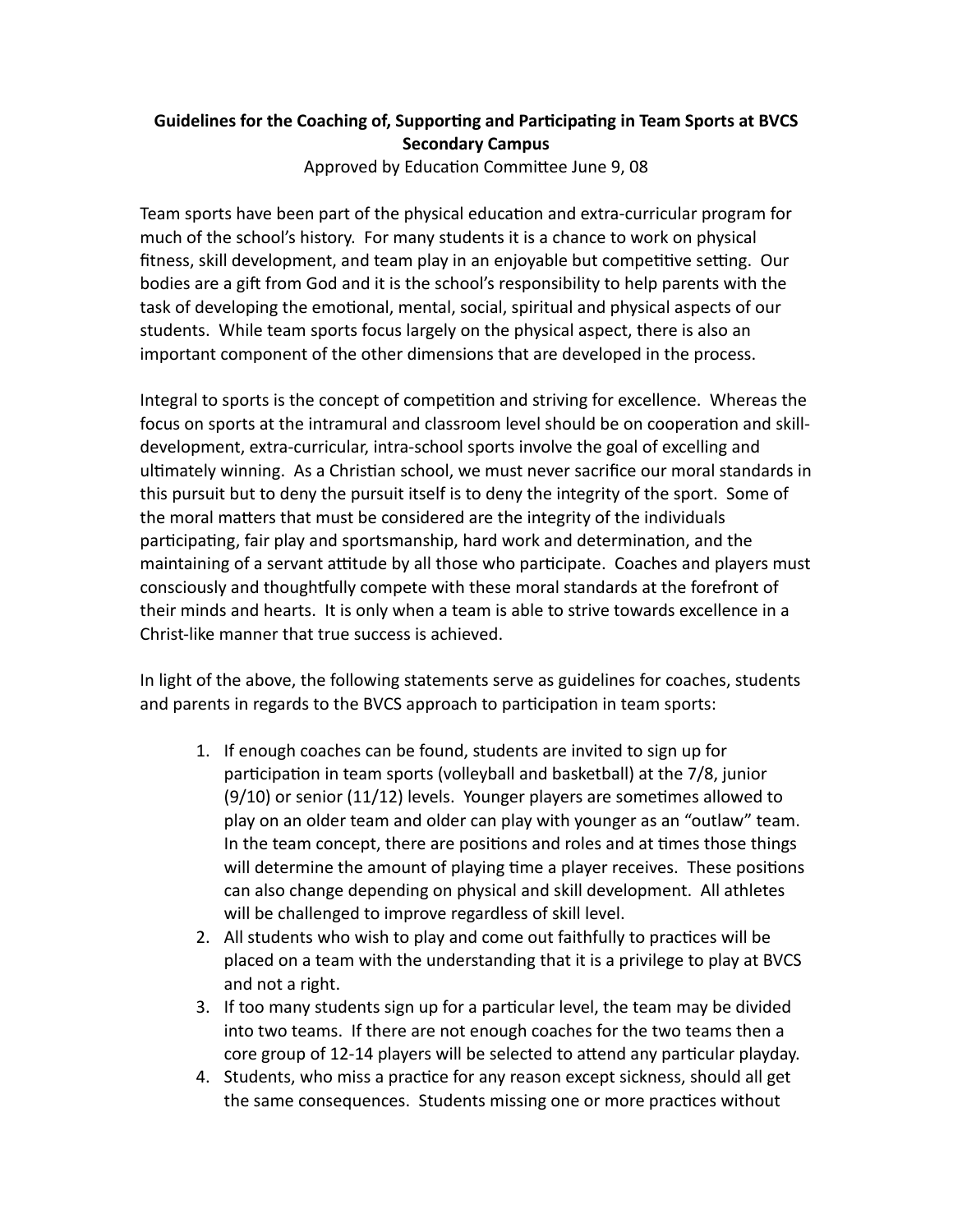notification run the risk of being dismissed from the team for the remainder of the season. Playing time will be affected due to the missed practice or games. If a student has a conflict with another activity, the coach and player will try to compromise where it can be worked out to the satisfaction of all.

- 5. At the **grade 7/8** level the emphasis will be on participation and skill development. Students who are faithful about attending practices and are serious about their drills, will be given even playing time, based on positions, at all playdays or games leading up to Zones. When the team needs to be short-listed for Zones, it will be done on the basis of a combination of faithful participation and skill level and it will be done during the final week of the season. The team size for Zones will be such that all players will be able to participate at the tournament.
- 6. At the **Junior level**, there is still a lot of emphasis on further skill development for all participants and roles and positions are further defined. Cooperation, hard work, faithful attendance at practices will weigh very heavy in playing time granted during playdays. All participants should be given a reasonable amount of playing time at games and playdays leading up to Zones. At Zones the coaches will need to give more time to their core players. If the team needs to be short-listed for Zones, it will be done using the policy found in #5 above.
- 7. At the **Senior level** competition becomes more intense, skills are more developed and roles and positions are clearly set. The season culminates with a chance to meet the best teams in the Province at Provincials. All students on the senior team must display a willingness to work hard, attend all practices and by their words and body language show respect for coaches and other team members even in the face of disappointment. All team members will get an adequate amount of playing time at any games leading up to Zones. However the students must be aware that at Zones and Provincials they may spend most or all of their time on the bench being a moral support to the players who are on the court.